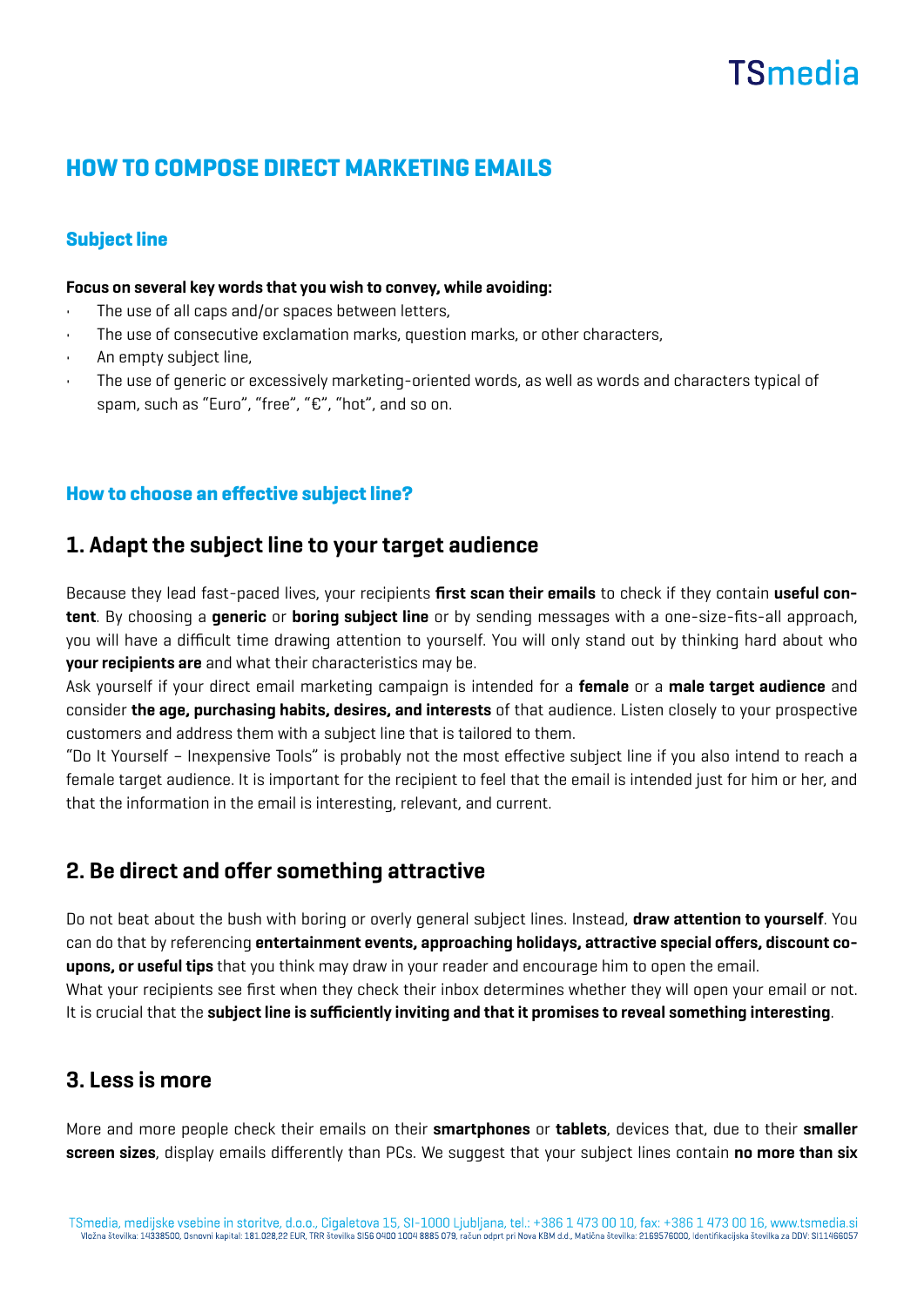

words. The recommended length is between 20 and 40 characters. This length is sufficient for you to hint at the contents and to convey the value, the urgency, and the relevance of the email to the recipient. Also consider your choice of words. Studies have shown that several long words are easier to read than many short ones.

# 4. Avoid subject lines that resemble spam

The use of certain words or phrases in the subject line can reduce the likelihood of your email being perceived as spam. You have many options of choosing the right subject line.

We recommend that you reference **a news event**, offer **useful advice**, or ask an **interesting question** and then promise to answer it in the message body.

## The Form of the Message

#### When composing the subject line, pay attention to the following:

- Do not use several consecutive exclamation marks or question marks.
- Do not leave the subject line empty.
- Avoid using well-known words typical of spam email, such as "free" or "hello".
- Do not use any special characters (such as  $\epsilon$ ) in the subject line.
- Check to see what subject line works best. (It can be funny if that suits your message.) In the past, subject lines that referenced well-known song or film titles have shown to be effective. If you are making a limited-time special offer, do not forget to emphasize (BrE: emphasise) its urgency to the recipient.
- Avoid overly general subject lines. (If the subject is too general, there is a significant likelihood that your email will remain unread).
- Adapt the subject line to your target audience. (When selecting the subject, always consider the target audience of your campaign. If needed, send two different messages to two different audiences, while adapting the content, the title, and the subject line.)

## The Correct Use of Images and Links

#### You can draft your email in two ways: using text or HTML. You need to pay attention to the following:

- The message should never consist solely of images. You should add text and alternative text (alt tags) to the images.
- The proportion of images to text should be just right. Most senders tend to go overboard with images.
- The text should be at least 500 characters long.
- Do not send messages containing only text. Include at least one image.